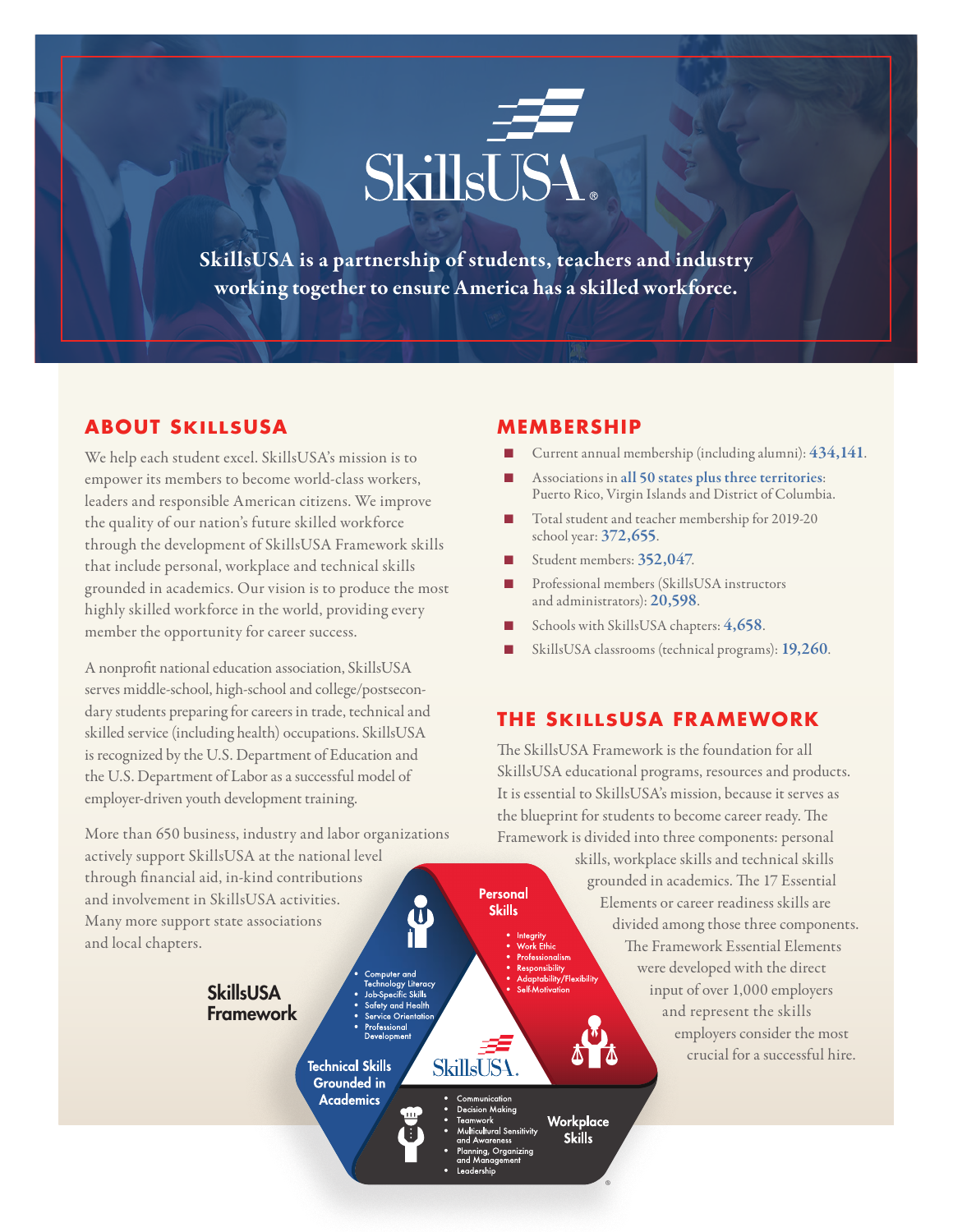# SkillsUSA Infographic

This SkillsUSA Infographic depicts how the Mission, the SkillsUSA Framework, the integration locations where instruction occurs, the Program of Work and member success assessment tools fit together for the operation of a successful SkillsUSA chapter.



# Mission

SkillsUSA empowers its members to become world-class workers, leaders and responsible American citizens. SkillsUSA improves the quality of our nation's future skilled workforce through the development of Framework skills that include personal, workplace and technical skills grounded in academics.

The mission statement explains why SkillsUSA exists, sharing the ultimate goal for the organization of preparing career-ready students who will excel at work, succeed in life and become assets to their communities. It is critical to ensure each member understands his or her value and purpose while being connected to the in-demand careers that can foster economic security for a lifetime.

The mission of developing career-ready students is defined through the SkillsUSA Framework. It is comprised of three components: Personal, Workplace and Technical Skills Grounded in Academics. Within those components are 17 Essential Elements (skills) that every member should possess for career success.

SkillsUSA chapters provide rich,

# SkillsUSA Framework

The SkillsUSA Framework defines the mission of the organization

### Personal  $\mathbf{u}$ **Skills Technical Skills SkillsUSA** Workplace Skille

# **Integration Locations**

SkillsUSA Framework instruction is integrated into these three locations

Chapter

Classroom

Workplace

Since its inception in 1965, SkillsUSA has been an integral part of career and technical education. Career success is achieved when Framework instruction is taught and reinforced through active participation, coaching and feedback in the classroom, chapter and workplace.